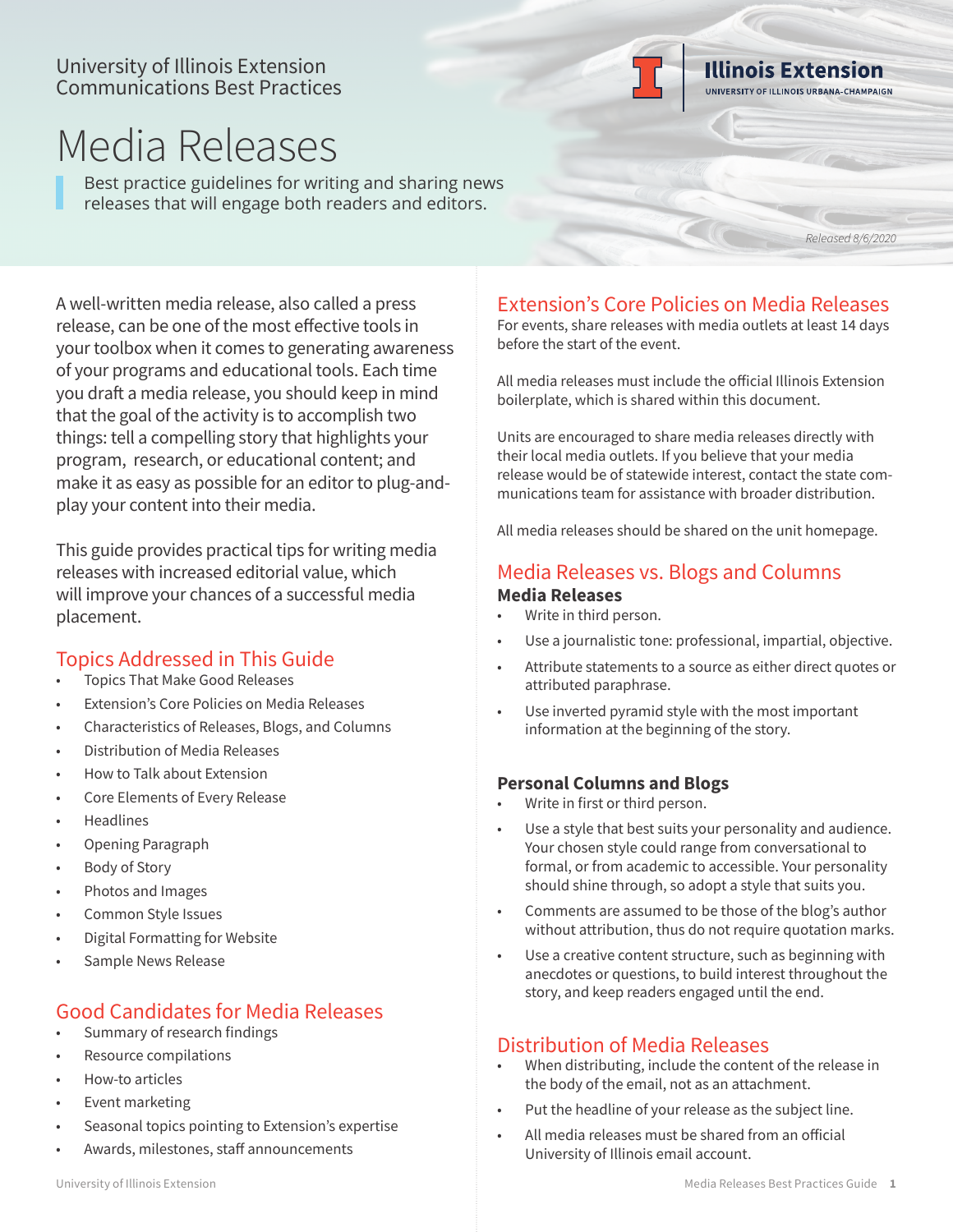# How to Talk About Extension

- Do not use unit numbers in public communications.
	- $\triangledown$  University of Illinois Extension serving xxxx and xxxx counties.
	- **E** University of Illinois Extension Unit 42
- Use University of Illinois Extension on first reference; use Illinois Extension or Extension on later references.
- Do not use "the" in front of University of Illinois Extension unless it is used as an adjective, such as "the University of Illinois Extension office."
- Do not use Extension acronyms or buzz words.
- Use University of Illinois Extension serving Fulton County, not Fulton County Extension on first reference.

# Core Elements of Every Release

- **Headline**
- Release date
- City in all caps, state abbreviated (CITY, Ill. )
- Opening paragraph and body of story
- Contact information for the source and the writer
- For meetings, the release must include the official statement about accommodations and access. We recommend including that toward the end of the release.

If you will need an accommodation in order to participate, please email the contact person for the event. Early requests are strongly encouraged to allow sufficient time to meet your access needs.

Extension boilerplate language, listed below

**ABOUT EXTENSION**: Illinois Extension leads public outreach for University of Illinois by translating research into action plans that allow Illinois families, businesses, and community leaders to solve problems, make informed decisions, and adapt to changes and opportunities.

#### **Headlines**

Use the headline to convey the main point of the story.

- Use active verbs in present tense.
- Use clear, understandable language.
- Keep headlines simple and short.
- Use sentence case: capitalize the first word and proper nouns.
- Exclude most uses of "a" and "the," and the verb "to be."
- Headlines do not require University of Illinois before Extension.
	- $\triangledown$  Extension virtual course builds stress-management tools for farmers
	- $\triangledown$  Green infrastructure provides environmental benefits
	- $\triangledown$  Use safe, tested methods for preserving food

# Opening Paragraph

Press releases follow the inverted pyramid structure, with the most important information at the beginning and the least important at the end, allowing editors to cut off content easily if space is limited. The opening paragraph should be two to three sentences that are direct and clearly summarize the basis of the story.

The opening paragraph should include how people's lives will improve or a problem will be/has been solved. To achieve this, **write from the perspective of the person reading the release, not from the company's perspective.** 

- Why should I care? Then, if you make me care, what do I need to know or do to improve my life?
- Who, what, where, when, and how.

#### **Opening Paragraph Formula: Events**

- Who is the intended audience?
- What change/impact will happen to participants who come to the program?
- What is the event?
- Who is the sponsor?
- When will it be held? In this order, always use time (CST or CDT), date, location, and city.
	- $\triangledown$  Youth will plan and prepare nutritious meals in a workshop sponsored by University of Illinois Extension.
	- $\boxtimes$  University of Illinois Extension is presenting a nutrition workshop.

#### **Opening Paragraph Formula: Topics**

Follow the same guidelines as outlined for events, but shift the focus to how this information is of value or impact to the reader.

- $\triangledown$  Farmers may see higher yields when switching to no-till practices, resulting in greater profit and more benefit to the environment. University of Illinois Extension agronomist ...
- $\Sigma$  University of Illinois Extension will tell farmers how they can improve their crops.
- $\triangledown$  Cancellation and social distancing may have real effects on the emotional health of teens. Illinois Extension can help you talk to your teen.
- $\boxtimes$  University of Illinois Extension has information to help you talk to your teen.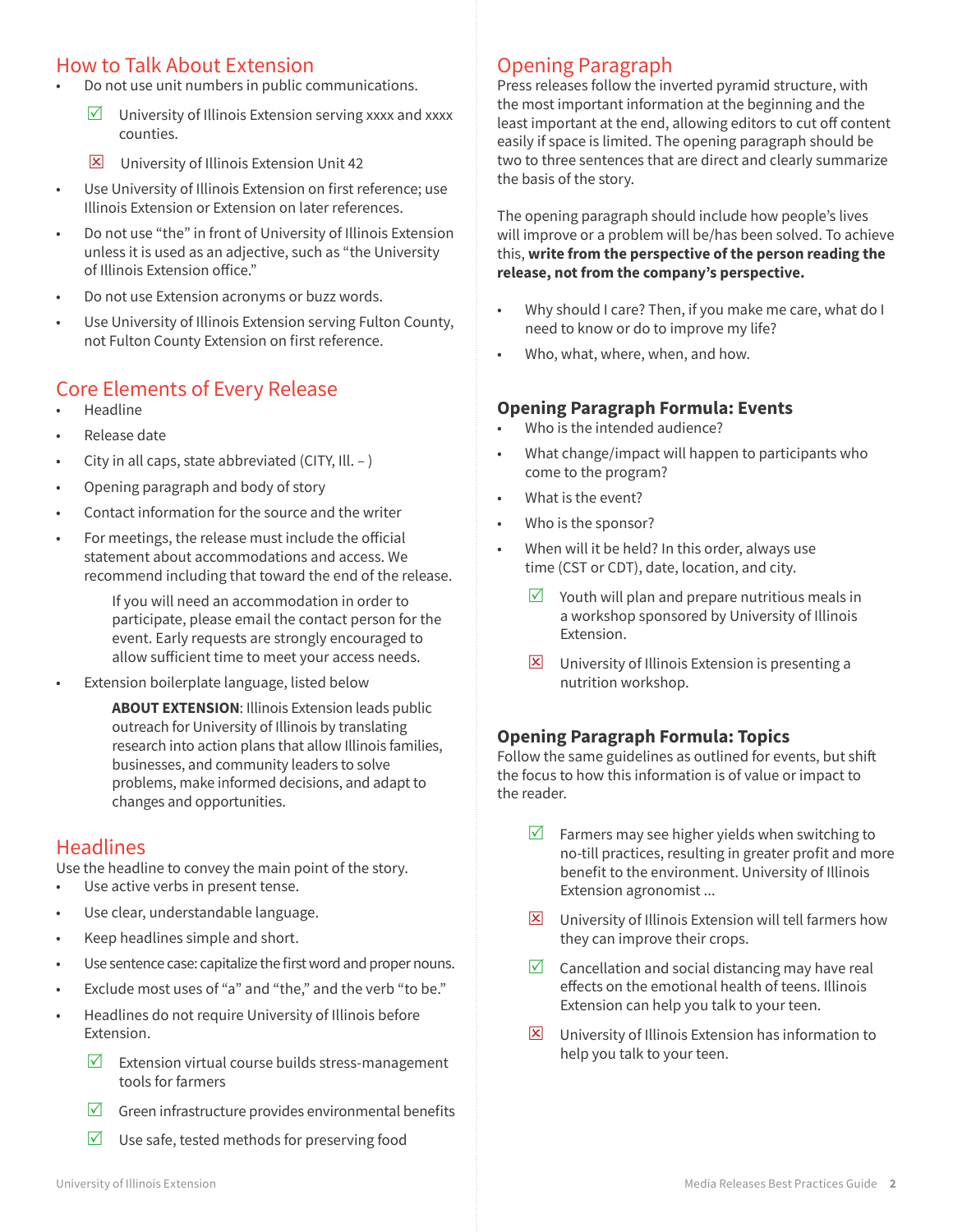# Body of Story

- The second and third paragraphs may include a quote from someone about the topic. For a basic release, two to three direct quotes are sufficient. Quotes should include the person's first and last name, their job title, and the organization they work for.
- $\triangledown$  "Second or third paragraph should be a quote," says Jane Doe, communications manager, University of Illinois Extension. "Quotes may have a second sentence with additional information."
- It is appropriate to add a paragraph which paraphrases what someone said without using quotation marks as long as you attribute the statement to the person, says Judy Bingman.
- You may enhance (correct grammar, clarify) a quote as long as it doesn't change the substance of the comment and the quoted person approves the edit.
- Use the present tense of "says" instead of past tense "said." If the person is speaking about an event which has already happened, "said" is appropriate.
- **• Additional paragraphs for events**: Transition into logistical details, such as dates, web addresses, registration fees, and other transactional information.
- **• Additional paragraphs for topics**: Provide any additional background information following the quoted material. This might include the history of a program or the partners involved in launching an effort. Think about what questions your readers would likely have and provide the background context to try and address them. Use anywhere from one to three paragraphs to provide background context.

## Photos and Images

Photos help tell the story if they are relevant and high quality. A poor-quality photo is worse than no photo. Photos must be meet the following criteria.

- Taken by Extension staff.
- Purchased from a photo service.
- Available through a creative commons license.

Photos of identified people at a registered event must have a photo release on file. Photos in a **public space** where there is **no expectation of privacy** in attending do not require photo releases.

People should be identified using the following template. Pictured are (seated, left to right) xxxxxx, town; xxxx, town; and xxxx, town; (standing) xxxxxx, town; and, xxxx, town.

## Common Style Errors

Use Associated Press (AP) style when preparing your release. These examples highlight some of the most common tips.

Abbreviate the month if used with a date, but not if standing alone. Do not abbreviate March, April, May, June, or July.

- $\triangledown$  The deadline is Jan. 1.
- $\overline{M}$  The deadline is March 1.
- $\triangledown$  The meeting will be in January.
- $\boxtimes$  The deadline is January 1.
- $\Sigma$  The meeting will be in Jan.

Never use st, nd, th or rd with a date. A date is always written with month (abbreviated if needed) and day *without* a superscript. If the date includes a year, use a comma after the number before the year. If the sentence only includes the month and year, do not use a comma.

- $\triangledown$  The meeting will be July 3.
- $\Sigma$  The meeting will be July 3rd.
- $\triangledown$  The meeting will be in July 2020.
- $\Sigma$  The meeting will be in July, 2020.

Use p.m. (a.m.) with a space before the p/a in news releases. PM or AM may be appropriate in a flyer or website notice *without* periods, but not in media releases.

- $\triangledown$  The meeting will begin at 5 p.m.
- $\Sigma$  The meeting will begin at 5pm.

#### Never use :00 in times.

- $\triangledown$  The meeting begins at 5 p.m.
- $\Sigma$  The meeting begins at 5:00 p.m.

Use noon or midnight instead of 12 a.m. or 12 p.m.

- $\triangledown$  A meal will be served at noon.
- $\boxed{\mathbf{X}}$  A meal will be served at 12 p.m.

If referring to a period of time, use "to" and do not repeat the a.m. or p.m. if it is the same as the first time.

- The store is open from 9 to 11 a.m.
- The store is open from 9 a.m. to 3 p.m.
- $\boxed{\times}$  The store is open from 9 a.m. 11 a.m.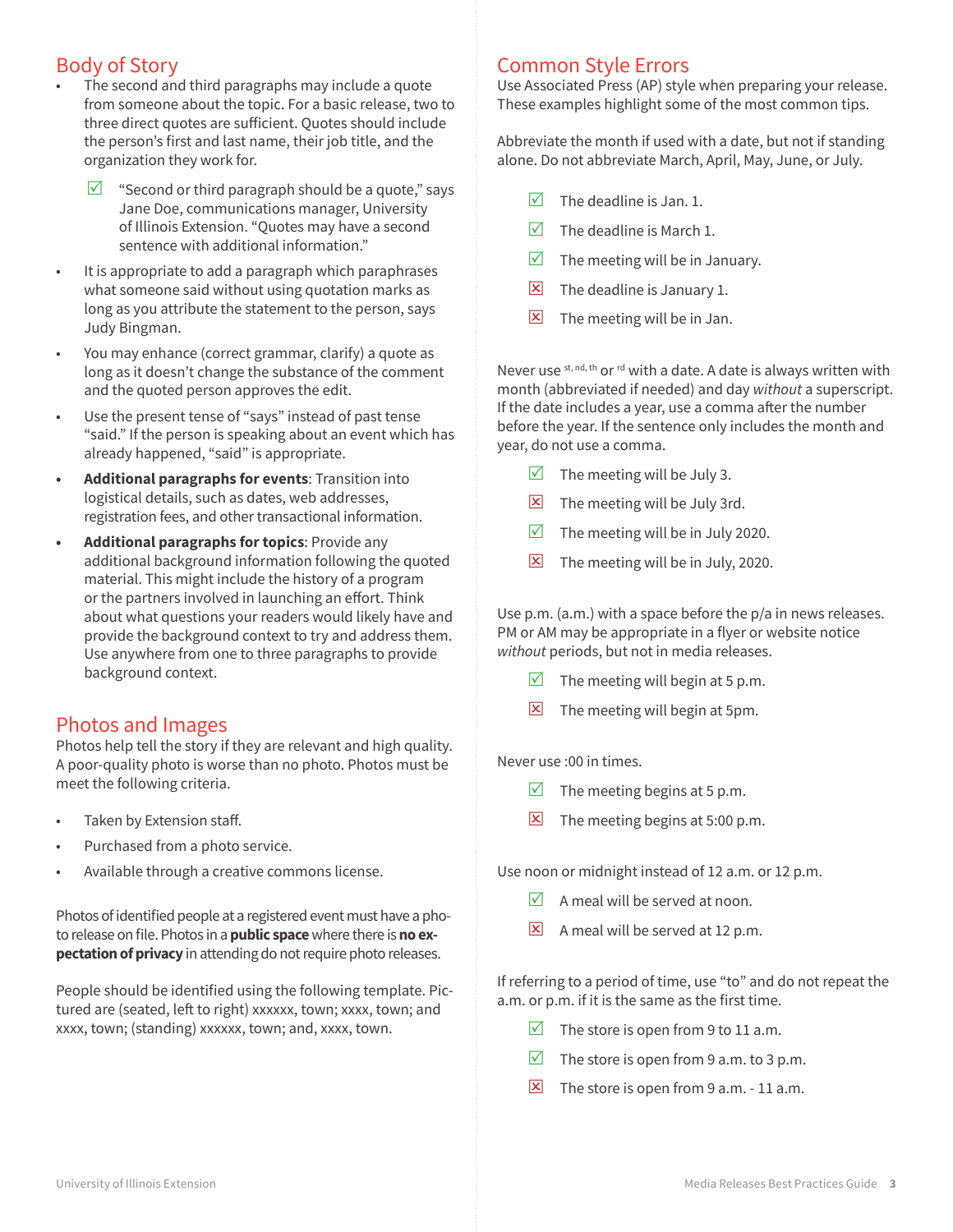Never use .00 with dollars.

- $\triangledown$  A \$12 fee will be collected.
- **E** A \$12.00 fee will be collected.

Always use time, date, and location *in that order*.

 $\triangledown$  The meeting will be held 5 p.m. Saturday, June 23 at the Flora High School.

Spell out numbers under 10; use numerals for numbers 10 and over. Spell out numbers if they begin a sentence. Ages are always expressed as numerals.

- $\nabla$  Eleven little calves.
- $\triangledown$  There were 11 calves.
- $\boxed{\mathbf{X}}$  11 people attended the meeting.

Spell out measurements (inches, feet, yards, gallons, ounces, pounds) and use figures for the amount. Use a hyphen between the number and measurement when used as an adjective.

- $\triangledown$  The box is 5 feet 5 inches tall.
- $\triangledown$  It is a 5-foot box.

Capitalize job titles of people only if titles come before the name; use lowercase when a job title follows name. A job title when not used with a name is never capitalized.

- $\triangledown$  says Terri Miller, Extension county director
- $\triangledown$  Extension County Director Terri Miller says
- $\boxtimes$  Terri Miller, Extension County Director,
- $\boxtimes$  Terri Miller is the County Director.

For media releases, writing should be simple and straightforward. Because of this, punctuation will almost always go INSIDE quotation marks.

- $\triangledown$  "Blight is a disease," says Sarah.
- **E** "Blight is a disease", says Sarah.

Use state abbreviations instead of postal codes in releases. The state is not needed if you are writing for a state or local paper and there are no neighboring towns in nearby states which may cause uncertainty.

- $\triangledown$  The meeting will be at the community center in Mt. Vernon, Ill.
- $\Sigma$  The meeting will be at the community center in Mt. Vernon, IL.

 Abbreviate street or avenue when used with a specific number in an address; spell out when no address is used.

- $\triangledown$  The office address is 601 First St. in Vandalia, Ill.
- $\triangledown$  Fire closed portions of First Street.
- $\triangleright$  The office is located at 601 First Street.

#### **Take note of these correct spellings and punctuation:**

- Email, website, the web, webpage
- Black American, African American, Asian American
- Double e words, such as "preelection," "preeminent," "preempt," "reenter," are no longer hyphenated.
- It is appropriate to use % instead of spelling out percent when following a number. Do not use % without numbers.
- Fundraiser, fundraising
- Midwest (always capitalize Midwest since it is used as a formal name of a region, but lowercase compass directions, north, south, northeast)

## Formatting for Posting to Your Website

- If you copy and paste your release from a Word document, you must clear all previous formatting (such as fonts, sizes, bolds, bullets) so the branded formatting of the site is applied uniformly. To remove the formatting, select all the content you've posted and click the "remove formatting" button in the formatting bar (It looks like an underlined T with an x to the right).
- Delete any double returns after paragraphs or double spaces after periods. The program will automatically add the correct space after each paragraph and period. Use tabs instead of repeated spaces.
- Do not begin a paragraph with a tab or space. Paragraphs should be aligned left.
- Do not post long urls as text in release, instead create an embedded hyperlink. You may list a short url, such as go.illinois.edu/TopicAAA.
- Hyperlink **[University of Illinois](http://University of Illinois)** and **[Illinois](http://extension.illinois.edu)  [Extension](http://extension.illinois.edu)** to our homepages.
- Hyperlink partners, educational references, places, and popular topics. Internal links to our own content, as well as links to other reputable sources increases our credibility, authority, and visibility to search engines.
- Use short urls without https:// before the short url.
	- $\triangledown$  go.illinois.edu/marketingrequest
	- $\overline{\mathbf{X}}$  https://go.illinois.edu/marketingrequest
- Use bolding sparingly and never capitalize whole words in the body of a paragraph. Occasional all caps is allowed as subheads.
- Never underline words to show emphasis. Underlining is reserved to indicate hyperlinks.